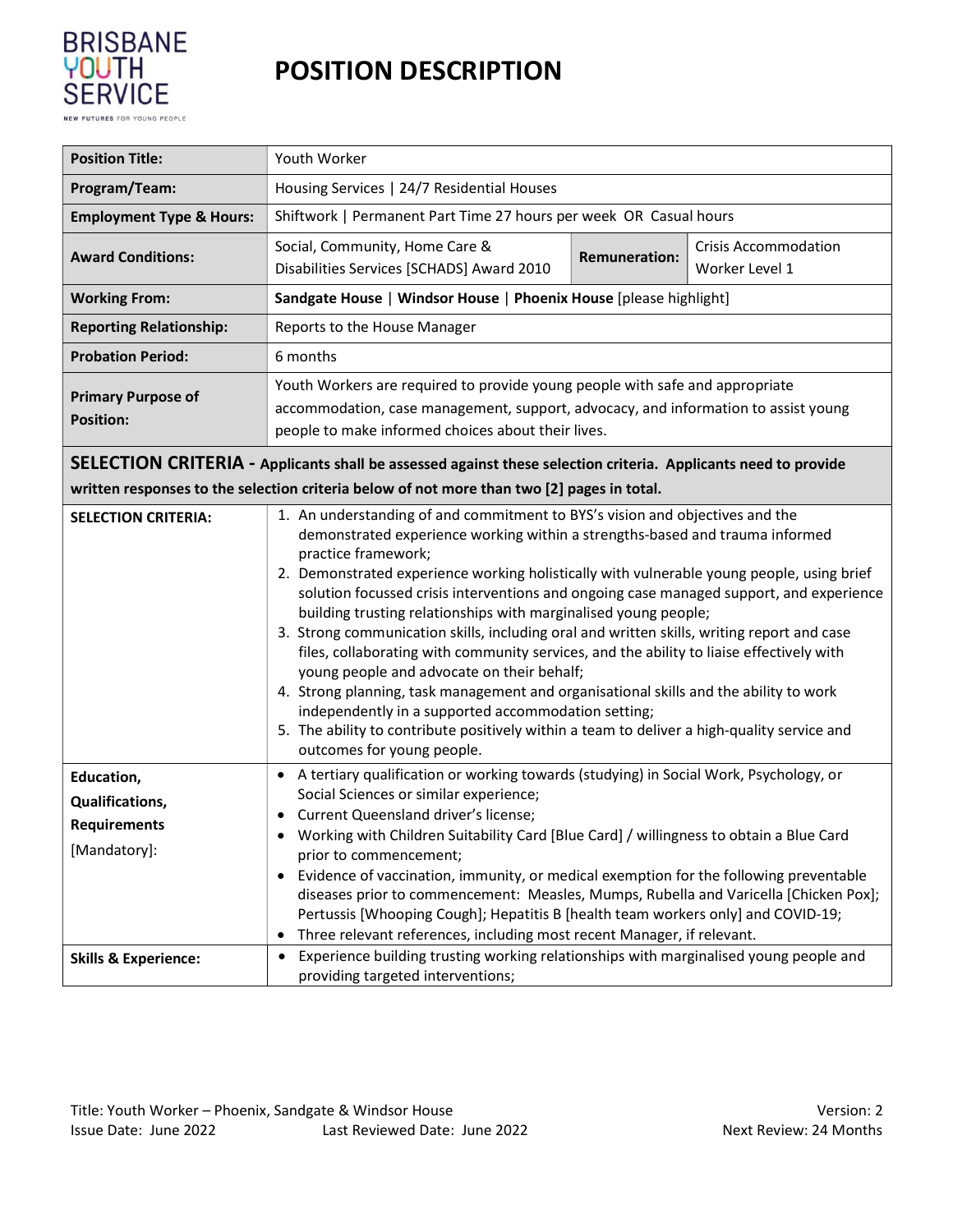|                                                      | Ability to facilitate individual and group activities providing positive engagement with                                                            |  |  |  |  |  |  |
|------------------------------------------------------|-----------------------------------------------------------------------------------------------------------------------------------------------------|--|--|--|--|--|--|
|                                                      | young people;                                                                                                                                       |  |  |  |  |  |  |
|                                                      | Experience developing networks and collaborative relationships with internal and                                                                    |  |  |  |  |  |  |
|                                                      | external service providers;                                                                                                                         |  |  |  |  |  |  |
|                                                      | Experience using client management systems, case file notations and Microsoft products.                                                             |  |  |  |  |  |  |
| <b>Personal Attributes:</b>                          | Personal drive and integrity;<br>٠<br>٠                                                                                                             |  |  |  |  |  |  |
|                                                      | Consultative and collaborative working attitude;<br>Flexible, initiative, collaborative, inclusive, respectful, ethical, accountable;               |  |  |  |  |  |  |
|                                                      | ٠<br>Commitment to a learning culture and ongoing professional development.                                                                         |  |  |  |  |  |  |
| <b>KEY RESULT AREAS - Roles and responsibilities</b> |                                                                                                                                                     |  |  |  |  |  |  |
|                                                      |                                                                                                                                                     |  |  |  |  |  |  |
| Housing Services   24/7:                             | Provide safe and appropriate accommodation and support to young people and respond                                                                  |  |  |  |  |  |  |
|                                                      | to their needs by providing supervision, emotional support, social and living skills                                                                |  |  |  |  |  |  |
|                                                      | development, recreational opportunities, conflict resolution;                                                                                       |  |  |  |  |  |  |
|                                                      | Support young people in achieving their defined goals;                                                                                              |  |  |  |  |  |  |
|                                                      | • Assist in implementing structured and informal living skills strategies for young people;                                                         |  |  |  |  |  |  |
|                                                      | Provide on call support to other BYS residential clients, when applicable;                                                                          |  |  |  |  |  |  |
|                                                      | Assess risk and respond with appropriate interventions to ensure workplace safety and                                                               |  |  |  |  |  |  |
|                                                      | wellbeing;                                                                                                                                          |  |  |  |  |  |  |
|                                                      | Implement relevant service standards to ensure quality service provision;                                                                           |  |  |  |  |  |  |
|                                                      | Liaise and provide constructive feedback on service / program delivery or raise issues                                                              |  |  |  |  |  |  |
|                                                      | regarding a young person, maintenance and repairs, staffing issues etc. to the House                                                                |  |  |  |  |  |  |
|                                                      | Manager or Housing Services Senior Manager;                                                                                                         |  |  |  |  |  |  |
|                                                      | Maintain daily shift reports and other electronic and physical paperwork as required;                                                               |  |  |  |  |  |  |
|                                                      | Provide resources and networking information to the young people;                                                                                   |  |  |  |  |  |  |
|                                                      | Undertake household duties such as cooking, cleaning, and to assist young people to<br>maintain a reasonable standard of cleanliness;               |  |  |  |  |  |  |
|                                                      | • Collect and maintain accurate client data, to contribute to monitoring, evaluation and                                                            |  |  |  |  |  |  |
|                                                      | reporting on program performance;                                                                                                                   |  |  |  |  |  |  |
|                                                      | Participate in both quantitative and qualitative data collection to support BYS continual                                                           |  |  |  |  |  |  |
|                                                      | quality improvement;                                                                                                                                |  |  |  |  |  |  |
|                                                      | Participate in staff training and development activities as required;                                                                               |  |  |  |  |  |  |
|                                                      | Undertake risk assessments appropriate to the task;<br>Contribute to a culture of respect, optimism, accountability and resilience in line with the |  |  |  |  |  |  |
| People, Culture, Safety:                             | organisation's values;                                                                                                                              |  |  |  |  |  |  |
|                                                      | Attend supervision with Line Manager (at least monthly) to monitor the service and                                                                  |  |  |  |  |  |  |
|                                                      | performance;                                                                                                                                        |  |  |  |  |  |  |
|                                                      | Line Mangers: Provide effective supervision to all team members and maintain<br>٠                                                                   |  |  |  |  |  |  |
|                                                      | supervision records in line with BYS policies;                                                                                                      |  |  |  |  |  |  |
|                                                      | Participate in staff meetings, service reviews and organisational planning;                                                                         |  |  |  |  |  |  |
|                                                      | Participate as a collaborative and supportive team member, contributing to the overall                                                              |  |  |  |  |  |  |
|                                                      | effectiveness of the team and outcomes for young people;                                                                                            |  |  |  |  |  |  |
|                                                      | Undertake and participate in staff training and development activities as required;                                                                 |  |  |  |  |  |  |
|                                                      | Where agreed with the Line Manager supervise students;                                                                                              |  |  |  |  |  |  |
|                                                      | Protect and promote the rights of children and young people, including making decisions<br>٠                                                        |  |  |  |  |  |  |
|                                                      | compatible with the Human Rights Act 2019; and responding to and reporting suspicions                                                               |  |  |  |  |  |  |
|                                                      | and disclosures of abuse or harm;                                                                                                                   |  |  |  |  |  |  |